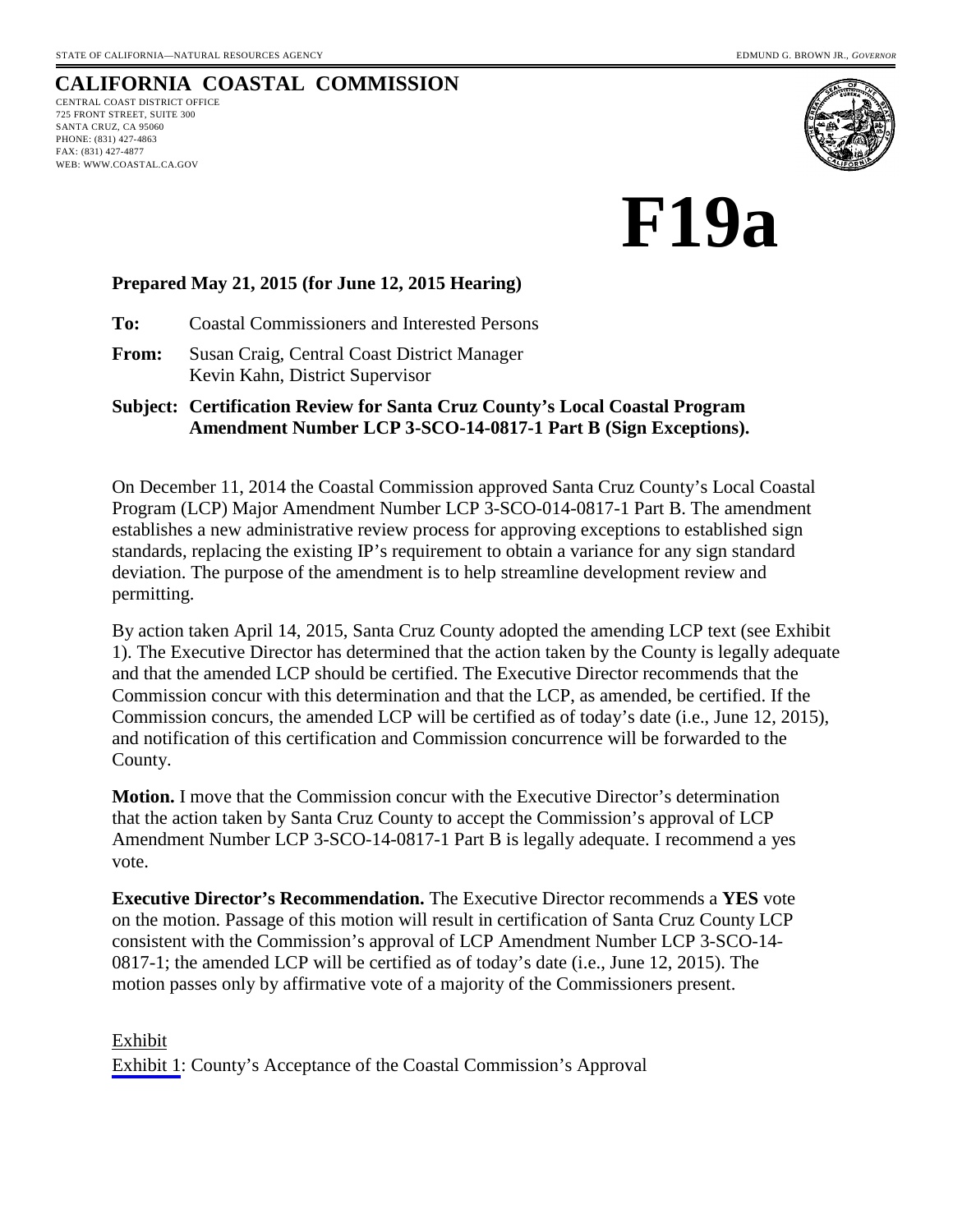<span id="page-1-0"></span>

County of Santa Cruz 701 Ocean Street Santa Cruz, CA 95060 **VRIÉLLO** irello ERK OF THE BOA

SUBJECT: Public Hearing to Consider Coastai·Commission Modifications to Sign Exceptions

Members of the Board:

On January 28, 2014, your Board adopted amendments to County Code sections 13.10.324, 13.10.581, and 13.11.072, and adopted new County· Code Section 13.10.587, to create a process for allowing administrative processing of sign exceptions.

On December 11, 2014, the Coastal Commission considered and approved the amendments, subject to your Board accepting three suggested modifications. According to Coastal Commission regulations your Board has six months to accept and act on the modifications or the amendments will become void. Staff is recommending that your Board act today on the suggested modifications and accept each one as described below.

#### SUGGESTED MODIFICATIONS

Planning staff worked with Coastal staff to ensure that the modifications preserve the substance of the amendments approved by your Board. The first modification was suggested by Coastal staff to ensure that the amendments are consistent with the Land Use Plan portion of the County's certified Local Coastal Program. In that modifications to the proposed amendments would be recommended by Coastal staff, County staff took the opportunity to suggest two additional minor modifications to provide further clarification of ordinance provisions. Underlined text represents the new language of the suggested modifications as considered by the Coastal Commission. Struck through text represents language deleted by the Coastal Commission's suggested modifications. Comments follow each suggested modification, in *italics*.

#### 1. Modify section  $13.10.587(B)(3)$  as follows:

(B)(3) If the exception proposes illumination of a sign visible from a scenic road, the sign shall be only for state and county directional or informational signs or for a sign situated within a commercial or visitor serving area or the Urban Highway 1 corridor.

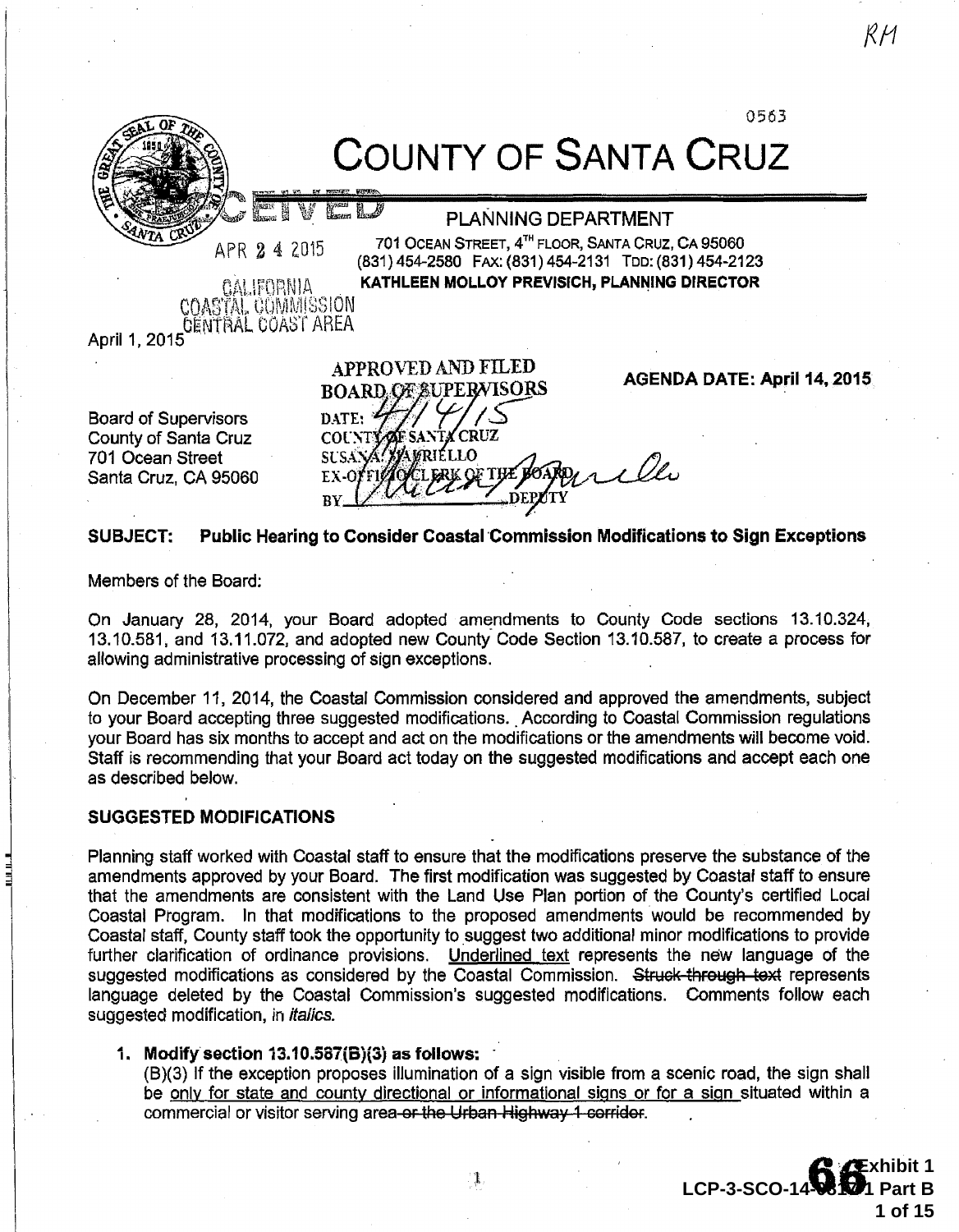Coastal Commission Suggested Modifications to Amendments Regarding Sign Exceptions 0 564 Board of Supervisors Agenda: April 14, 2015

The suggested language clarifies that illuminated signs visible from a scenic road may be considered for an exception only' if they are state or county directional or informational signs or they are situated within a commercial or visitor serving area. Planning staff does not object to this clarification and recommends that your Board accept it.

| <b>TOTAL SIGN AREA ALLOWED</b><br>(Include All Signs Displayed)                                                       |                                                                                         |  |  |
|-----------------------------------------------------------------------------------------------------------------------|-----------------------------------------------------------------------------------------|--|--|
| <b>Total Sign Area Allowed</b><br><b>Basis for Calculation</b>                                                        |                                                                                         |  |  |
| Front width of a building on an interior lot; or<br>front width plus street side width of building<br>on a corner lot | $\frac{1}{2}$ square foot (72 square inches) of sign<br>area per foot of building width |  |  |
| Width of site along the street (interior or<br>corner (ot)                                                            | 1/4 square foot (36 square inches) of sign<br>area per foot of site width               |  |  |
| Maximum allowable area on an interior lot<br>less than 40 feet wide at the street                                     | 20 square feet                                                                          |  |  |
| Maximum allowable area on other lots                                                                                  | 50 square feet                                                                          |  |  |

#### 2. Modify table in section  $13.10.581(A)(2)$  as follows:

The addition of the phrase "on other lots" at the end of the left column clarifies that the maximum allowable area of 50 square feet refers to all situations not described in the chart entries above in that column. This modification was suggested by County staff, and we recommend that your Board accept it.

#### 3. Modify section 13.10.587(C)(1} as follows:

(C)(1) A sign exception shall be processed as an Administrative Permit with public notice, in accordance with noticing and appeal procedures set forth in Chapter 18, except that the following proposals shall be subject to review by the Zoning Administrator following require a public hearing by the Zoning Administrator, as per Chapter 18:

- (a) Any proposed exception to establish more than three business /"identification signs, or more than three pedestrian-oriented business I identification signs, or any combination of general and pedestrian-oriented business / identification signs exceeding four.
- (b) Any proposed exception that would exceed by more than 50 square feet either the maximum aggregate sign area established by 13.10.581(A) or the maximum area for directory signs established by 13.10.581(K)(2).

This modification specifies the key sections of Chapter 18 that apply to the processing of an administrative sign exception, and clarifies that a public hearing before the Zoning Administrator is a requirement for requests that go beyond the identified thresholds in (a) and (b) above. Staff suggested this modification to Coastal staff and we recommend that your Board accept this modification.

#### ENVIRONMENTAL REVIEW

Environmental Review has already been completed by the Coastal Commission. The Coastal Commission resolution certifying the proposed ordinance amendment to sign regulations states that the

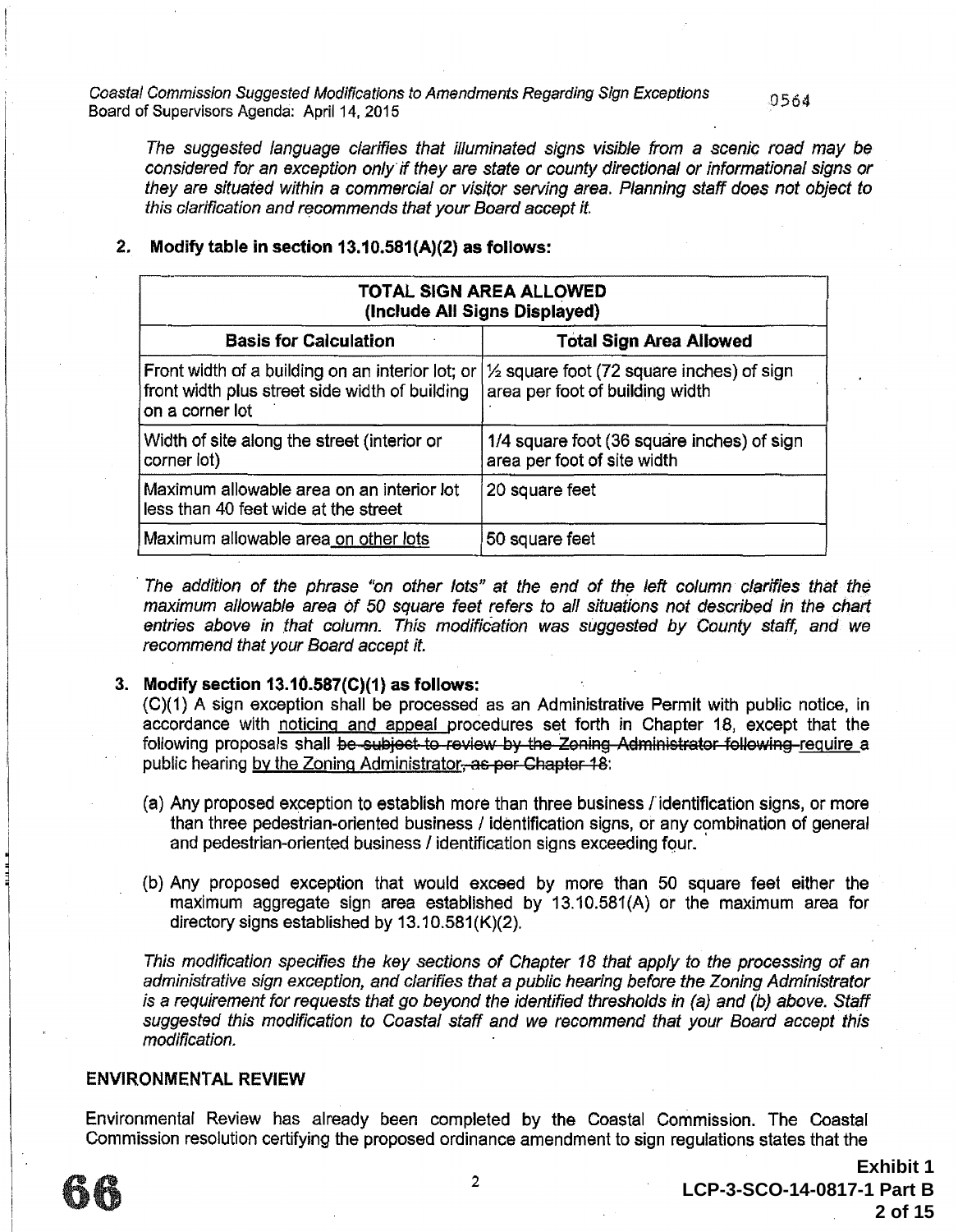Coastal Commission Suggested Modifications to Amendments Regarding Sign Exceptions 0 5 65<br>Board of Supervisors Agenda: April 14, 2015

amendment "if modified as suggested complies with the California Environmental Quality Act because either: 1) feasible mitigation measures and / or alternatives have been incorporated to substantially lessen any significant adverse effects of the Implementation Plan on the environment, or 2) there are no further feasible alternatives and mitigation measures that would substantially lessen any significant adverse impacts on the environment that will result from certification of the Implementation Plan amendment if modified." Therefore, the County does not need to undertake additional environmental review nor is a Notice of Exemption to environmental review required.

#### **CONCLUSION**

The modifications to amendments to Chapter 13.10 of County Code suggested by the Coastal Commission do not substantively change the ordinance amendments as adopted by your Board. All three are minor changes to text that will clarify the procedures. Staff recommends that your Board accept the suggested modifications.

#### RECOMMENDATION

It is therefore RECOMMENDED that your Board take-the following actions:

- 1. Conduct a public hearing on the suggested modifications;
- 2. Adopt the resolution and ordinance accepting each modification as suggested by the Coastal Commission; and
- 3. Direct the Planning Director to transmit your Board's acceptance of the suggested modifications to the Coastal Commission for a finding by the Commission's Executive Director that your Board's acceptance of the suggested modifications has been properly accomplished and for Coastal Commission concurrence with that finding

Sincerely,

Prevision

Kathv M. Planning Director

Attachments:

- 1. Resolution with strike~through ordinance
- 2. Clean ordinance
- 3. Coastal Commission staff report

RECOMMENDED:

*/))ddd* {o *(* S SA A. MAURIELLO County Administrative Officer

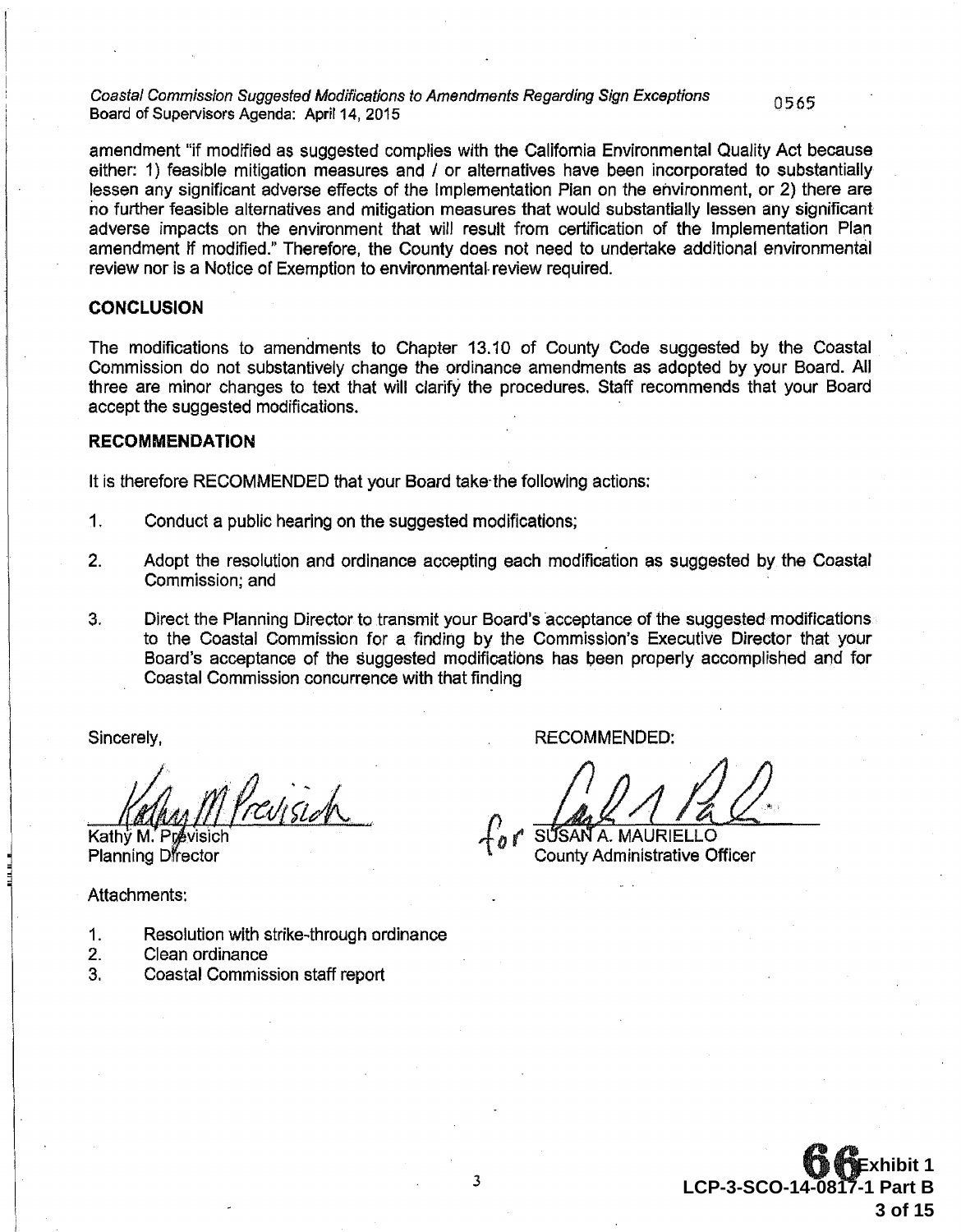#### ATTACHMENT 1

#### BEFORE THE BOARD OF SUPERVISORS OF THE COUNTY OF SANTA CRUZ, STATE OF CALIFORNIA 0566

### RESOLUTION NO. 103-2015

On the motion of Supervisor Friend duly seconded by Supervisor Leopold the following is adopted:

#### BOARD OF SUPERVISORS RESOLUTION ACCEPTING COASTAL COMMISSION SUGGESTED MODIFICATIONS RELATING TO.AMENDMENTS TO CHAPTER 13.10 REGARDING AN ADMINISTRATIVE PROCESS FOR SIGN EXCEPTIONS AND DIRECTING THE PLANNING DIRECTOR TO TRANSMIT THE ACCEPTANCE TO THE CALIFORNIA COASTAL COMMISSION

WHEREAS, pursuant to authority delegated to the County of Santa Cruz by the California Coastal Commission, the County of Santa Cruz regulates development in the portion of the coastal zone that lies in the unincorporated area of the County and that is outside of the original jurisdiction of the California Coastal Commission; and

WHEREAS, Chapter 13.10 is an implementing ordinance of the Local Coastal Program (LCP) and the proposed amendments to that chapter constitute amendments to the LCP; and

WHEREAS ON February 11, 2014 at a duly noticed public hearing, the Board of Supervisors adopted amendments to Chapter 13.10 and related parts of County Code that reference the sign regulations and directed the Planning Director to submit those amendments to the California Coastal Commission for certification; and

WHEREAS, on December 11, 2014, the California Coastal Commission held a public hearing on the amendments to the Local Coastal Program adopted by the Board of Supervisors and approved those amendments subject to the Board of Supervisors accepting certain suggested modifications to the amendments to Chapter 13.10; and

WHEREAS, insofar as the proposed code changes are amendments to the Local Coastal Program, the application of the proposed amendments in the Coastal Zone is statutorily exempt from CEQA review pursuant to CEQA Guidelines Section 15265 and the California Public Resources Code Section 21089.9.

NOW. THEREFORE, BE IT RESOLVED AND ORDERED, that the Board of Supervisors hereby accepts each of the suggested modifications and incorporates them into the ordinance amendments attached as Exhibit A.

BE IT FURTHER RESOLVED AND ORDERED that the Board of Supervisors hereby directs that the acceptance of the suggested modifications be submitted to the State of California Coastal Commission for a finding that this acceptance has been properly accomplished.

山山

**Exhibit 1 LCP-3-SCO-14-0817-1 Part B 4 of 15**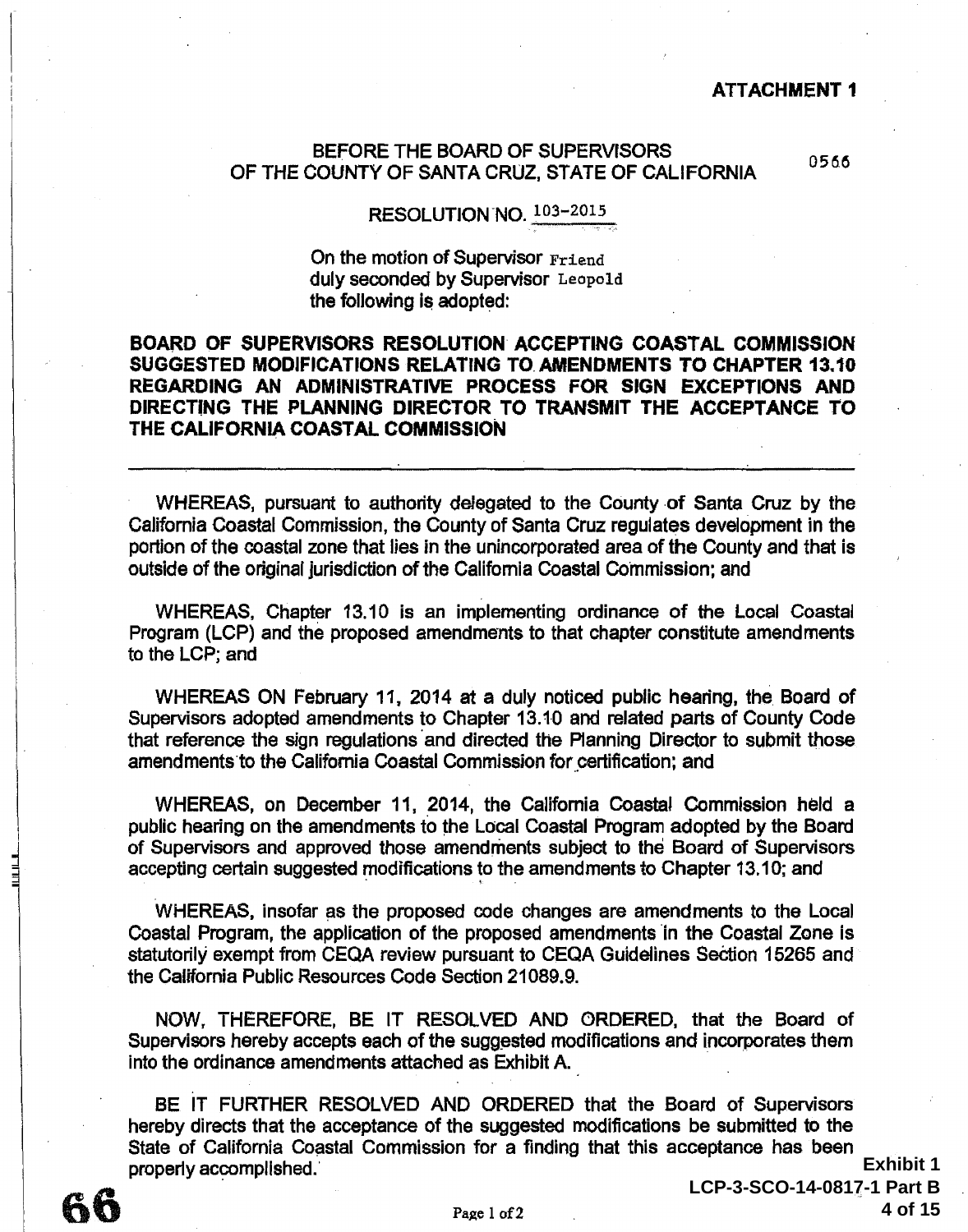#### ATTACHMENT 1

0567

PASSED AND ADOPTED by the Board of Supervisors of the County of Santa Cruz, State of California, this 14th day of April , 2015 by the following vote:

AYES: NOES: ABSENT: ABSTAIN: SUPERVISORS Leopold, Friend, Coonerty, McPherson, Caput<br>SUPERVISORS None SUPERVISORS None **SUPERVISORS** SUPERVISORS None

# GREG CAPUT

Chairperson of the Board of Supervisors

ATTEST:

SUSAN GALlOWAY

Clerk of the Board

APPROVED AS TO FORM:

Assistant County Counsel

DISTRIBUTION: County Counsel Planning Department

STATE OF CALIFORNIA SS COUNTY OF SANTA CRUZ ) I. SUSAN A. MAURIELLO, County Administrative Officer and ex-officio Clerk of the Board of Supervisors of the County of Santa Cruz, State of California do hereby certify that the foregoing is a true and correct copy of the resolution passed a new and **adopted** by shall entered in the minutes of the<br>said board. The whitest whereof I have hereafthoset my heavy and attack the seal of the said Board on, MAURIELLO. Depirty

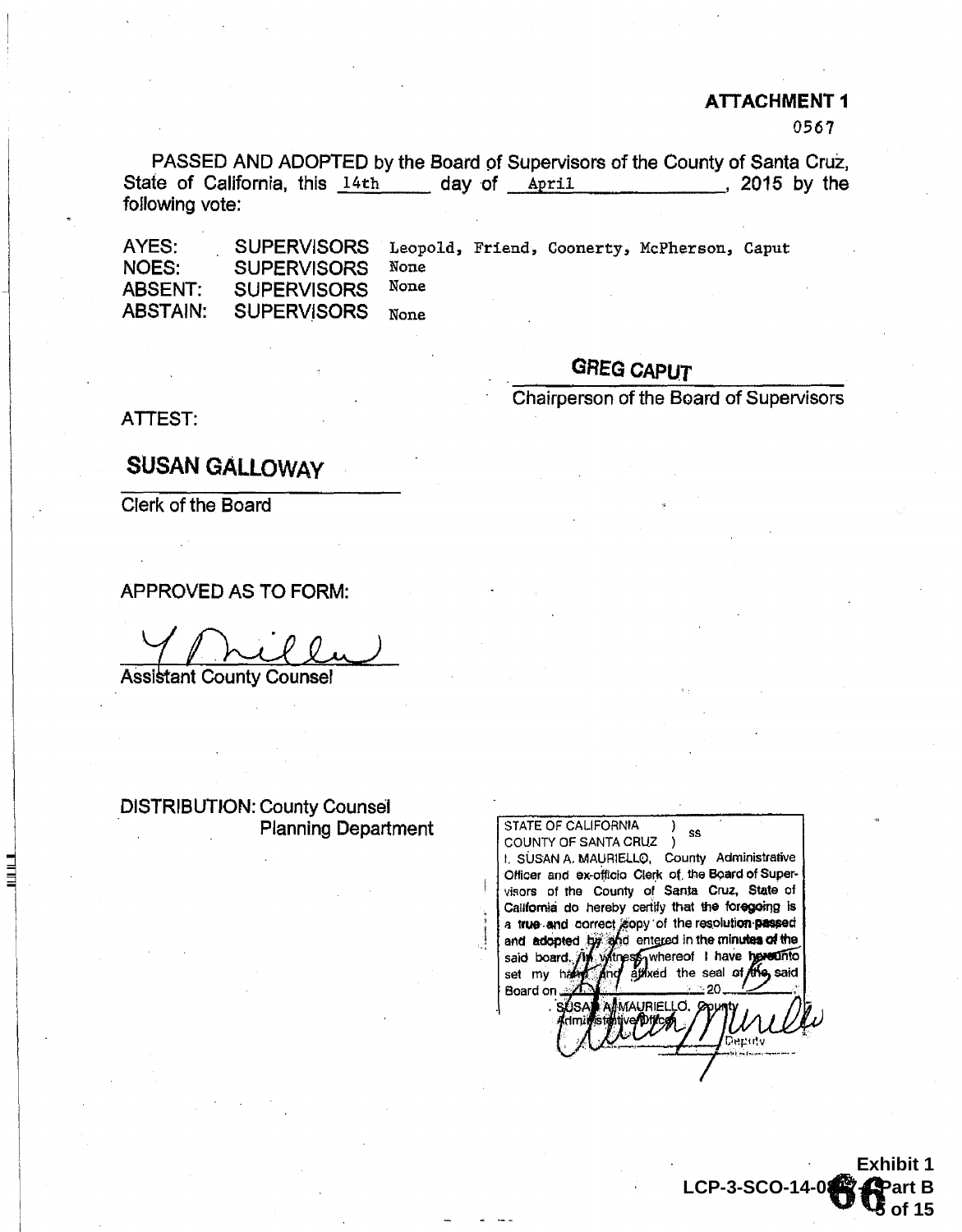#### ORDINANCE NO.

#### ORDINANCE AMENDING SUBSECTION (4) OF SUBDIVISION (H) OF SECTION 13.10.324, SECTION 13.10.581 AND SUBSECTION (A) OF SUBSECTION (1) OF SUBDIVISION (F) OF SECTION 13.11.072, AND ADDING SECTION 13.10.587 OF THE SANTA CRUZ COUNTY CODE, ALL RELATING TO SIGN EXCEPTIONS

The Board of Supervisors of the County of Santa Cruz ordains as follows:

#### SECTION I

Subsection (4) of Subdivision (H) of Section 13.10.324 of the Santa Cruz County Code is hereby amended to read:

(4) Signing. To be consistent with SCCC sections  $13.10.580$  through  $13.10.587\%$ 

#### SECTION II

Section 13.10.581 of the Santa Cruz County Code is hereby amended to read:

#### 13.10.581 Signs in C, CT, VA, PA, PF and M Districts.

{A) No sign, outdoor advertising structure or display of any kind shall be permitted except the following:

(1) One business or identification sign and one small pedestrian-oriented sign per site as provided below.

(2) Signs pertaining to a use conducted on the site, with aggregate areas aecording to the following table.

| TOTAL SIGN AREA ALLOWED<br>(Includes All Signs Displayed)                                                              |                                                                               |  |  |
|------------------------------------------------------------------------------------------------------------------------|-------------------------------------------------------------------------------|--|--|
| <b>Basis for Calculation</b><br><b>Total Sign Area* Allowed</b>                                                        |                                                                               |  |  |
| Front width of building on an interior fot;<br>or<br>Front width plus street side width of<br>building on a corner lot | 1/2 square feet (72 square inches)<br>of sign area per foot of building width |  |  |
| Width of site along the street (interior<br>or corner lot)                                                             | 1/4 square feet (36 square inches)<br>of sign area per foot of site width     |  |  |
| Maximum allowable area on an                                                                                           | 20 square feet                                                                |  |  |

**Exhibit 1 LCP-3-SCO-14-0817-1 Part B 6 of 15**

0508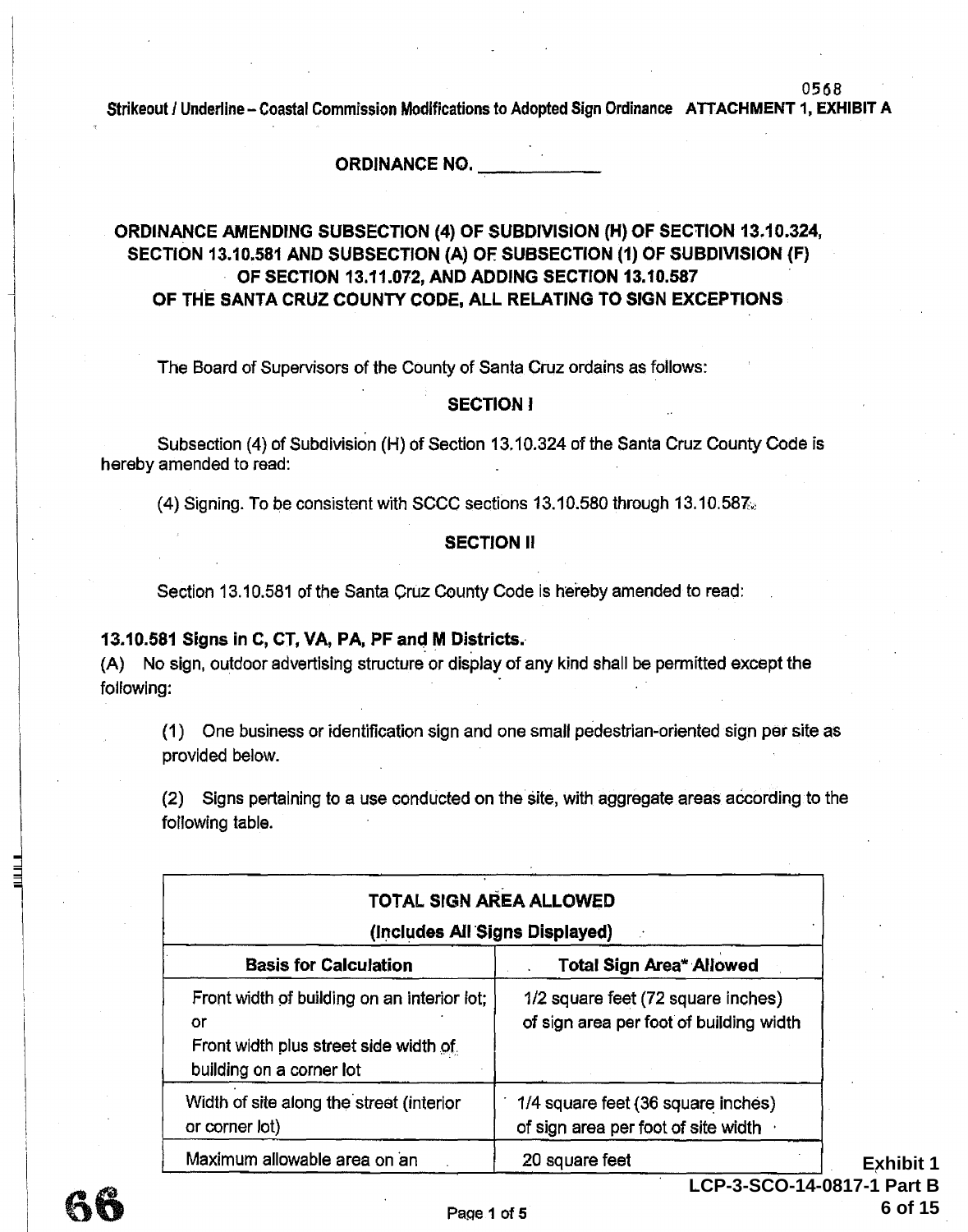| TOTAL SIGN AREA ALLOWED.                                                                                                                                   |                                                                              |  |
|------------------------------------------------------------------------------------------------------------------------------------------------------------|------------------------------------------------------------------------------|--|
| (Includes All Signs Displayed)                                                                                                                             |                                                                              |  |
| <b>Basis for Calculation</b>                                                                                                                               | Total Sign Area* Allowed                                                     |  |
| interior lot less than 40 feet wide at<br>the street                                                                                                       |                                                                              |  |
| Maximum allowable area on other lots                                                                                                                       | 50 square feet                                                               |  |
| * "Sign area" is defined as: The area within a well-defined border; or, the area<br>area within the perimeter which encloses the letters, symbols or logo. | of one side of a double-sided sign, or on a sign with no defined border, the |  |

- · (3) Direction signs for off-street parking and loadrng facilities not exceeding four square feet.
- (4} One sign pertaining to the sale, lease, rental or display of a structure or land, not exceeding six square feet.
- (5) Up to two gas station price displays, limited to numerals, business logo and discount information required by California Business and Professions Code Sections 13530-13540.

(B) Permanent and temporary window signs are each limited to a maximum of 20 percent of the window area of the building. Temporary window signs not displayed for more than two weeks are not included in the total sign size limitation.

(C) Signs directly across the street from a residential zone district shall be limited to 30 square feet in area and shall not be directly illuminated or flashing.

(D) . A freestanding sign detached from a building shall be of a design consistent with the architectural character of the building and shall be designed as an integral part of the landscaped area. Freestanding signs· shall not exceed seven feet in height, measured from the existing grade at the edge of the road. Where on-street parking limits the visibility of freestanding signs, such signs may be erected to a maximum height of 12 feet, measured from the existing grade at the edge of the road.

i<br>III<br>III

(E) Signs located on a wall or on a roof fascia shall be designed as an integral part of the building design. Building signs shall be located on or below the upper line of the roof fascia.

(F) Signs and supports shall be set back a minimum of five feet from the edge of the right-of-way or roadway, whichever is greater, and shall not obstruct vehicular sight distance or pedestrian/bicycle circulation.

(G) No sign other than a directional sign shall project more than 12 inches into a required rear yard or required interior side yard.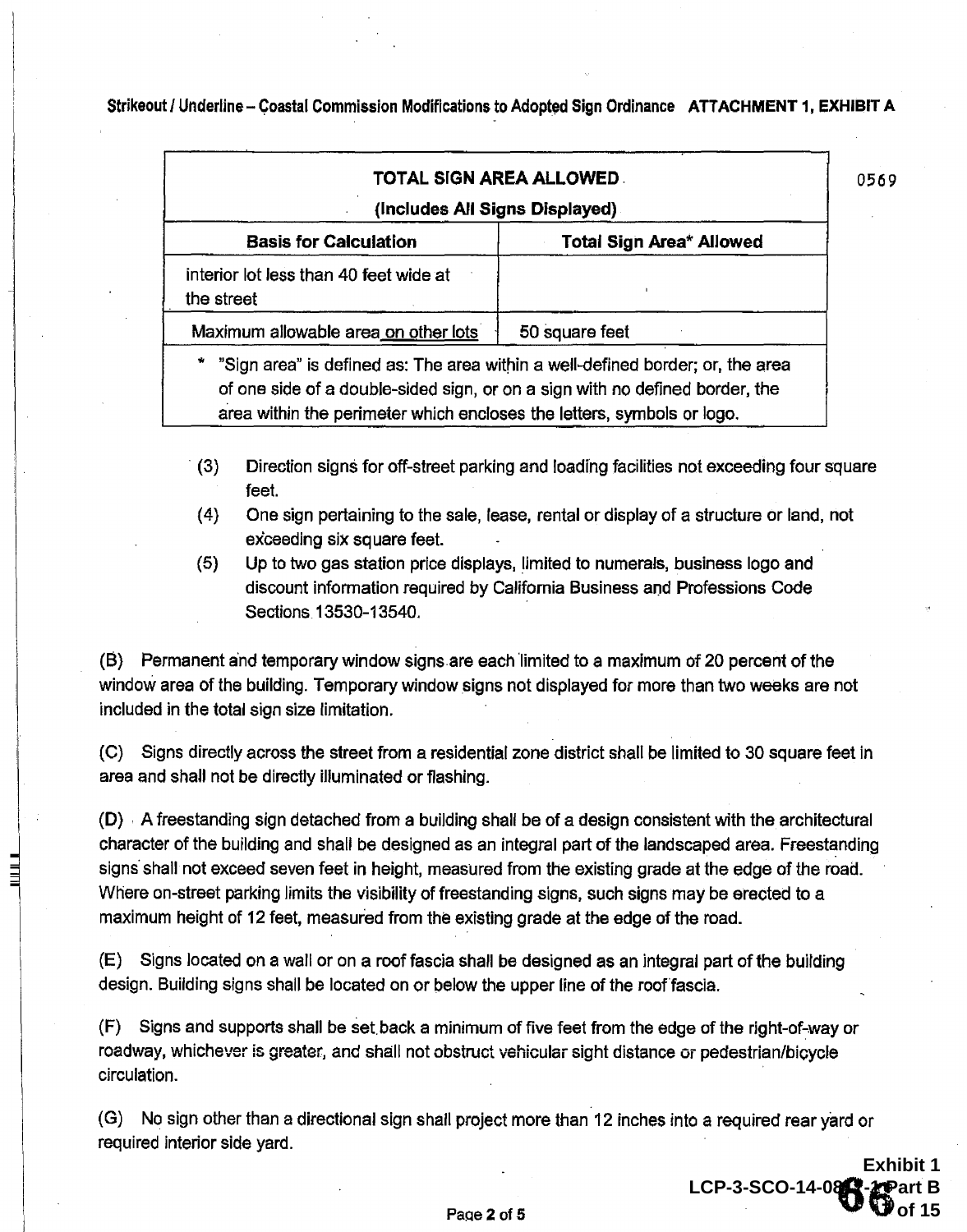(H) Visibility of signs within scenic corridors shall be minimized by the use of appropriate material, ·size, location, and orientation. No illuminated signs shall be permitted within a scenic corridor.

(I) Where sign lighting is permitted, only indirect illumination or low-intensity interior illumination shall be used. It is preferred that lighted signs be designed with light-colored translucent letters and logos, on a semi-opaque dark background. Any permitted sign lighting shall be unobtrusive to adjacent properties and any glare shall be directed onto the site.

(J) Moving. signs, flags, banners, sandwich board signs or flashing signs shall not be permitted.

(K) Shopping Centers.

{1) A sign program shall be developed for any shopping center or any group of business uses with shared sign facilities. The program shall include a name sign containing the name of the center, a directory sign either separate or combined with the name sign, and one small pedestrian-oriented sign for each shop. The sign program shall specify sign designs,. dimensions, materials, colors, lighting, if any, and placement.

 $(2)$  The total area of the center's name sign $(s)$  and directory sign shall not exceed 50 square feet. The area of each individual shop sign shall not exceed one-half square foot per foot of building width measured across the front of the building, and shall not exceed a maximum of 18 square feet, whichever is smaller. [Ord. 4346 § 33, 1994; Ord. 3432 § 1, 1983].

#### SECTION Ill

The Santa Cruz County Code is hereby amended by adding Section 13.10.587 to be entitled "Sign Exceptions," to read as follows:

#### 13.1 0.587 Sign Exceptions.

(A) In any district, exceptions to any applicable ordinance standards for a sign, sign program, temporary sign or directional sign may be considered for approval where warranted by site-specific circumstances such as restricted visibility, distance from thoroughfare, location on a corner, unusually large structure, or historic preservation concerns.

(B) Sign exceptions shall meet the following criteria:.

- (1) The exception shall vary from sign standards in the Santa Cruz County Code only to the extent necessary and appropriate to address site-specific circumstances.
- (2) "fhe signage is architecturally and aesthetically compatible with the surrounding neighborhood, environmental setting and associated buildings; does not create or contribute to visual clutter, does not adversely impact coastal visual resources, is consistent with the Local Coastal Program, and, if lighted, avoids undue incidental illumination away from the signage.

0570

**Exhibit 1** 

**8 of 15**

**LCP-3-SCO-14-0817-1 Part B**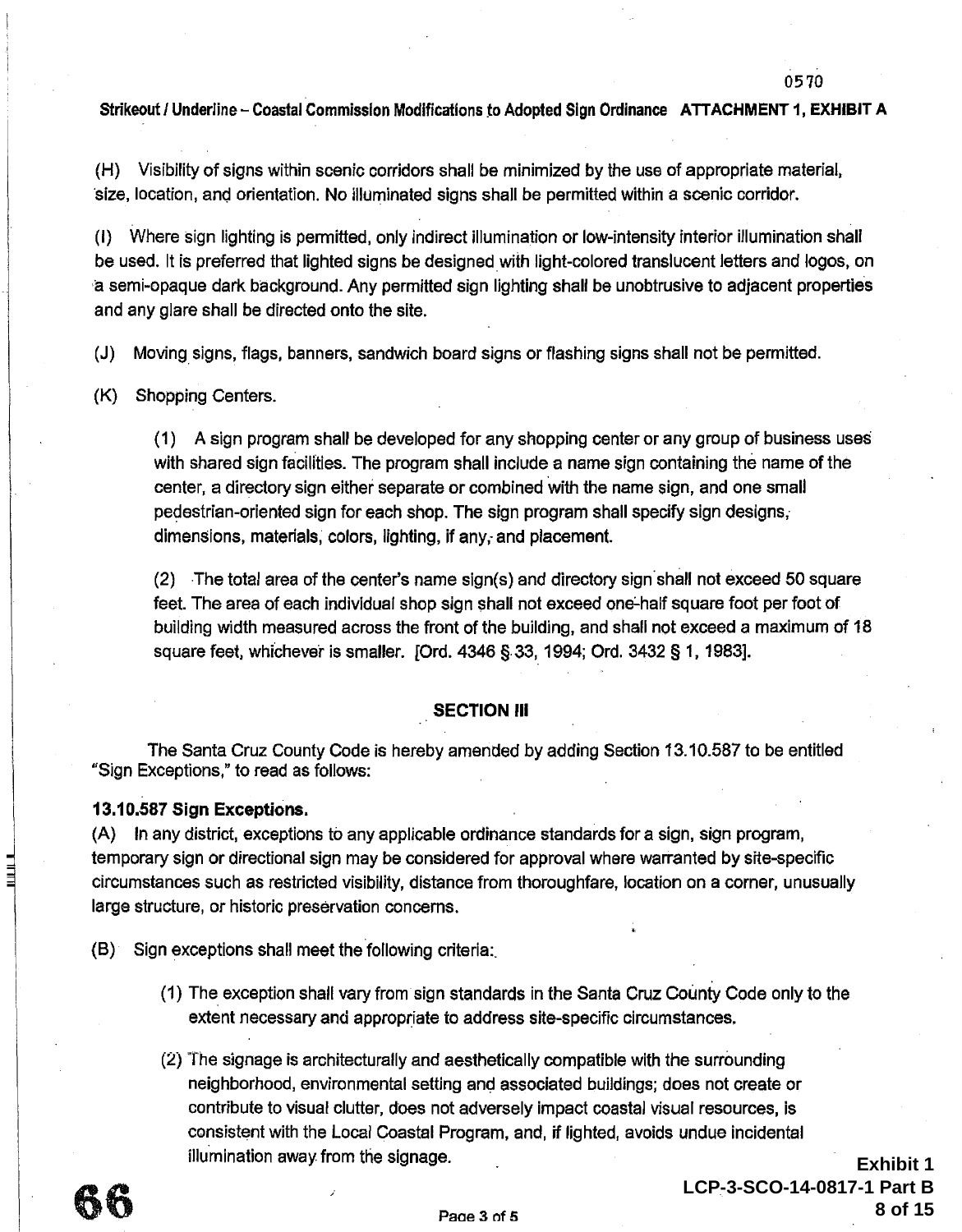(3) If the exception proposes illumination of a sign visible from a scenic road, the sign shall be only for state and county directional and information signs or for a sign situated within a commercial or visitor serving area-er the urban-Highway 1-corridor.

05'71

**Exhibit 1** 

**9 of 15**

- (C) Processing of sign exceptions
	- (1) A sign exception shall be processed as an Administrative Permit with public notice, in accordance with noticing and appeal procedures set forth in Chapter 18, except that the following proposals shall be subject to review by the Zoning Administrator following require a public hearing by the Zoning Administrator. as per Chapter 18.
		- (a) Any proposed exception to establish more than three business I identification signs, or more than three small pedestrian-oriented business I identification signs, or any .combination of general and pedestrian-oriented business I identification signs exceeding four.
		- (b) Any proposed exception that would exceed by more than 50 square feet either the maximum aggregate sign area established by 13.10.581(A) or the maximum area for directory signs established by  $13.10.581(K)(2)$ .

#### SECTION IV

Subsection (a) of Subsection (1) of Subdivision  $(F)$  of Section 13.11.072 is hereby amended to read as follows:

(a) All requirements relating to signs set forth in SCCC Sections 13.10.580 through 13.10.587 shall be met.

#### SECTION V

This Ordinance shall take effect upon final certification by the California Coastal Commission.

PASSED AND ADOPTED this day of the 3015, by the Board of Supervisors of the County of Santa Cruz by the following vote:

A YES: . SUPERVISORS NOES: SUPERVISORS ABSENT: SUPERVISORS ABSTAIN: SUPERVISORS

> Chairperson, Board of Supervisors **LCP-3-SCO-14-0817-1 Part B**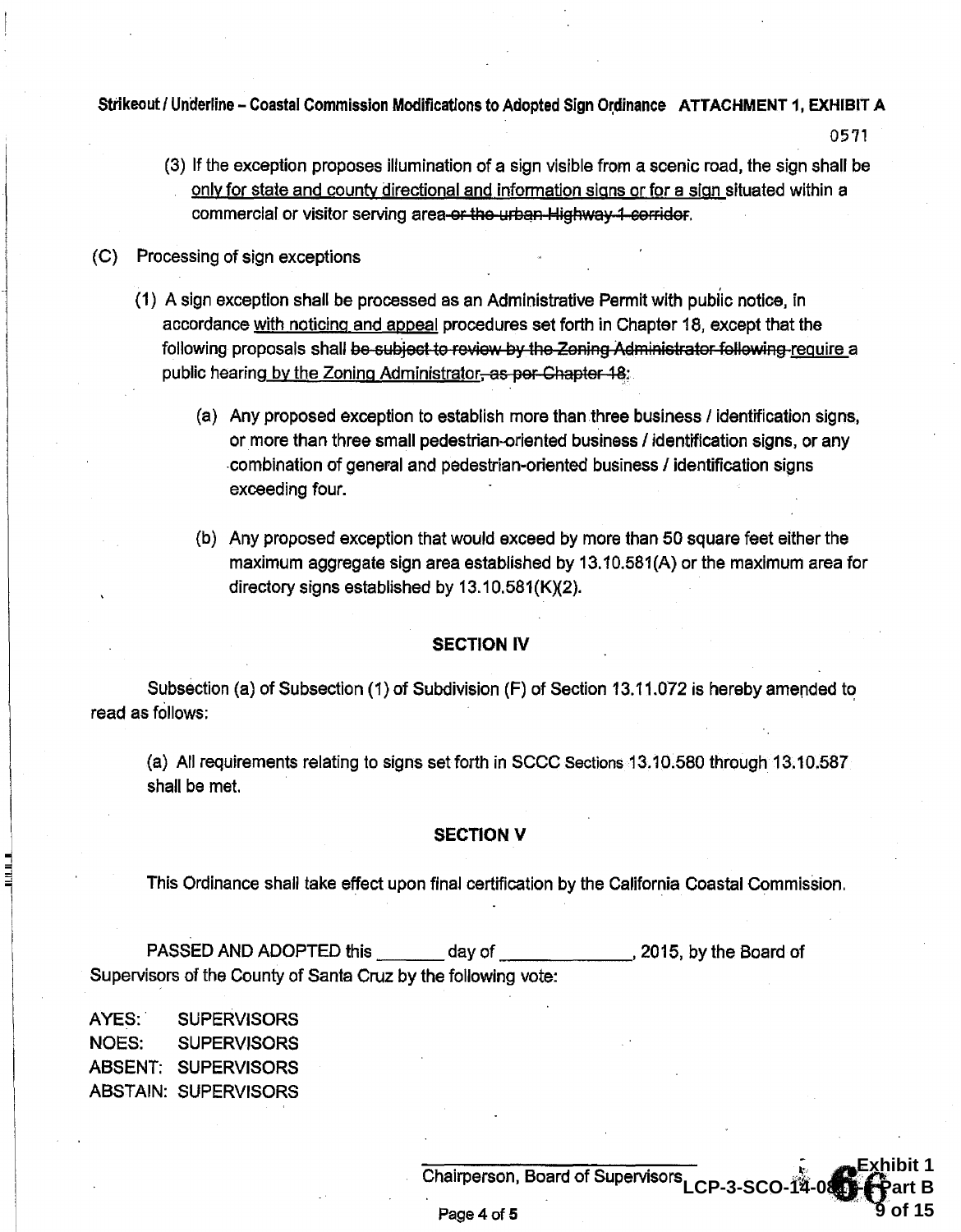0572

Attest:<br>Clerk of the Board

APPROVED AS TO FORM:

*L(* /1\--t~ L6-/ County Counsel

Copies to: County Counsel

66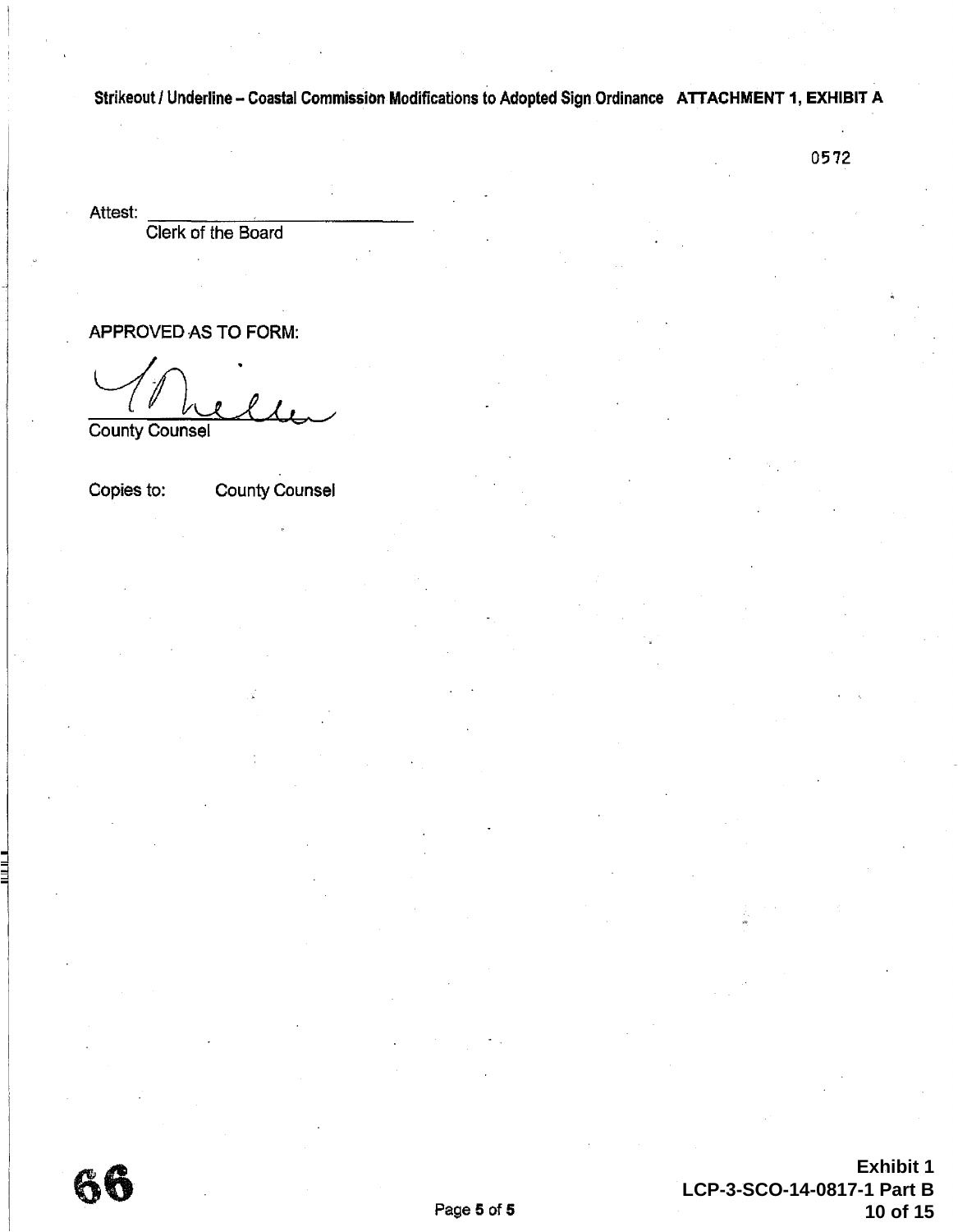Ordinance Amendment, Sign Exceptions ATTACHMENT 2

# ORDINANCE NO.  $5202$ 5202

0573

**Exhibit 1** 

**11 of 15**

**LCP-3-SCO-14-0817-1 Part B** 

#### ORDINANCE AMENDING SUBSECTION {4) OF SUBDIVISION (H) OF SECTION 13.10.324, SECTION 13.10.581 AND SUBSECTION (A) OF SUBSECTION (1) OF SUBDIVISION (F) OF SECTION 13.11.072, AND ADDING SECTION 13.10.587 . OF THE SANTA CRUZ COUNTY CODE, ALL RELATING TO SIGN EXCEPTIONS

The Board of Supervisors of the County of Santa Cruz ordains as follows:

#### SECTION I

Subsection (4) of Subdivision (H) of Section 13.10.324 of the Santa Cruz County Code is hereby amended to read:

(4) Signing. To be consistent with SCCC sections 13.10.580 through 13.10.587,;

#### SECTION II

Section 13.10.581 of the Santa Cruz County Code is hereby amended to read:

#### 13.10.581 Signs in C, CT, VA, PA, PF and M Districts.

(A) · No sign, outdoor advertising structure or display of any kind shall be permitted except the following:

(1) One business or identification sign and one small pedestrian-oriented sign per site as provided below.

(2.) Signs pertaining to a use conducted on the site, with aggregate areas according to the following table.

| (Includes All Signs Displayed)                                                                                         |                                                                               |  |
|------------------------------------------------------------------------------------------------------------------------|-------------------------------------------------------------------------------|--|
| <b>Basis for Calculation</b>                                                                                           | <b>Total Sign Area* Allowed</b>                                               |  |
| Front width of building on an interior lot;<br>Οſ<br>Front width plus street side width of<br>building on a corner lot | 1/2 square feet (72 square inches)<br>of sign area per foot of building width |  |
| Width of site along the street (interior<br>or corner lot)                                                             | 1/4 square feet (36 square inches)<br>of sign area per foot of site width     |  |
| Maximum allowable area on an                                                                                           | 20 square feet                                                                |  |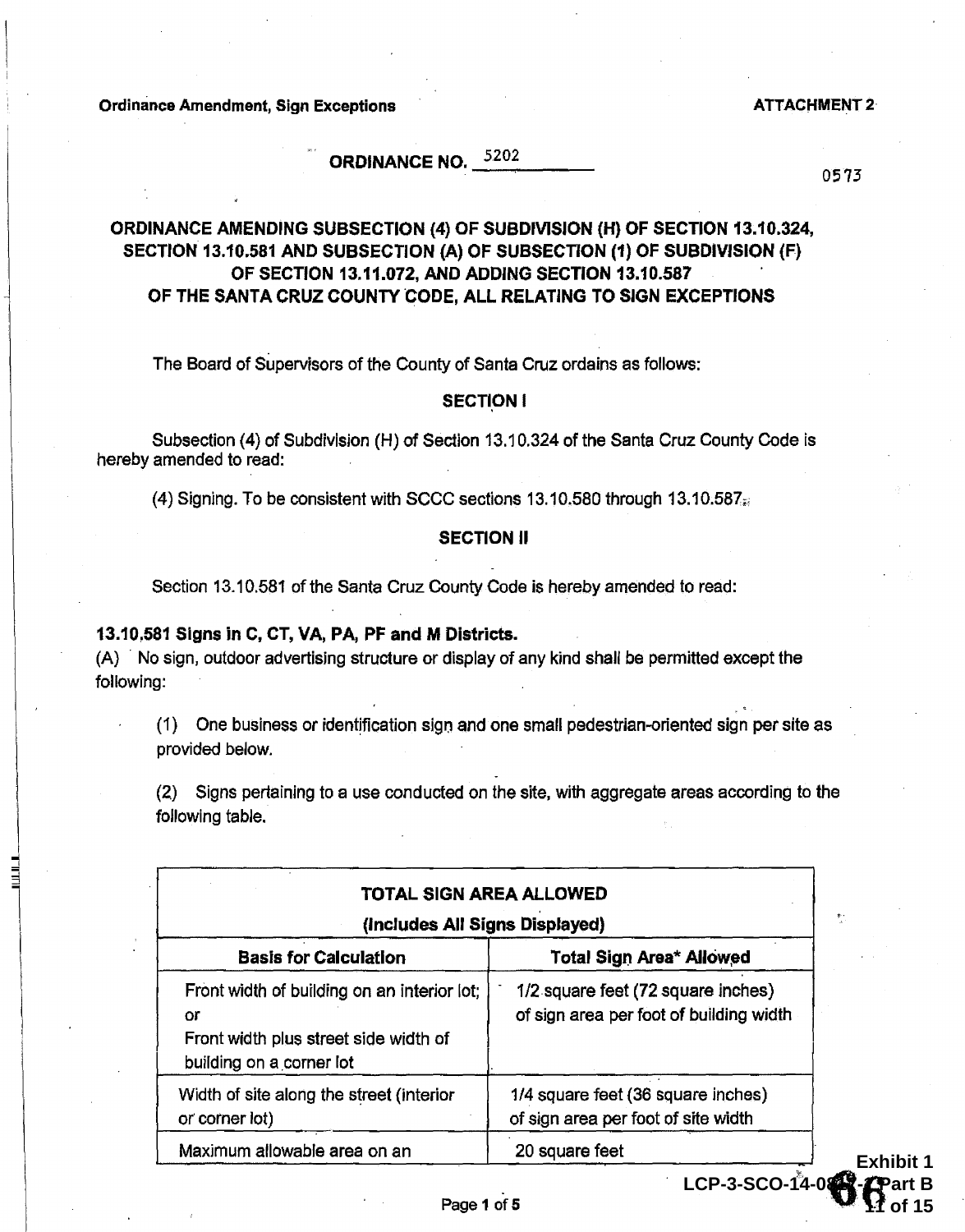| TOTAL SIGN AREA ALLOWED<br>(Includes All Signs Displayed)                   |                                                                                                                                                                | 0574 |
|-----------------------------------------------------------------------------|----------------------------------------------------------------------------------------------------------------------------------------------------------------|------|
| <b>Basis for Calculation</b>                                                | <b>Total Sign Area* Allowed</b>                                                                                                                                |      |
| interior lot less than 40 feet wide at<br>the street                        |                                                                                                                                                                |      |
| Maximum allowable area on other lots                                        | 50 square feet                                                                                                                                                 |      |
| *<br>area within the perimeter which encloses the letters, symbols or logo. | "Sign area" is defined as: The area within a well-defined border; or, the area<br>of one side of a double-sided sign, or on a sign with no defined border, the |      |

- (3) Direction signs for off-street parking .and loading facilities not exceeding four square feet.
- (4) One sign pertaining to the sale, lease, rental or display of a structure or land, not exceeding six square feet.
- $(5)$  Up to two gas station price displays, ilmited to numerals, business logo and discount information required by California Business and Professions Code Sections 13530-13540.

(B) Permanent and temporary window signs are each limited to a maximum of 20 percent of the window area of the building. Temporary window signs not displayed for more than two weeks are not included in the total sign size limitation.

(C) Signs directly across the street from a residential zone district shall be limited to 30 square feet in area and shall not be directly illuminated or flashing.

(D) A freestanding sign detached from a building shall be of a design consistent with the architectural character of the building and shall be designed as an integral part of the landscaped area. Freestanding signs shall not exceed seven feet in height, measured from the existing grade at the edge of the road. Where on-street parking limits the visibility of freestanding signs, such signs may be erected to a maximum height of 12 feet, measured from the existing grade at the edge of the road.

(E) Signs located on a wall or on a roof fascia shall be designed as an integral part of the building design. Building signs shall be located on or below the upper line of the roof fascia.

 $(F)$  Signs and supports shall be set back a minimum of five feet from the edge of the right-of-way or roadway, whichever is greater, and shall not obstruct vehicular sight distance or pedestrian/bicycle circulation.

(G) No sign other than a directional sign shall project more than 12 inches into a required rear yard or required interior side yard.

12 G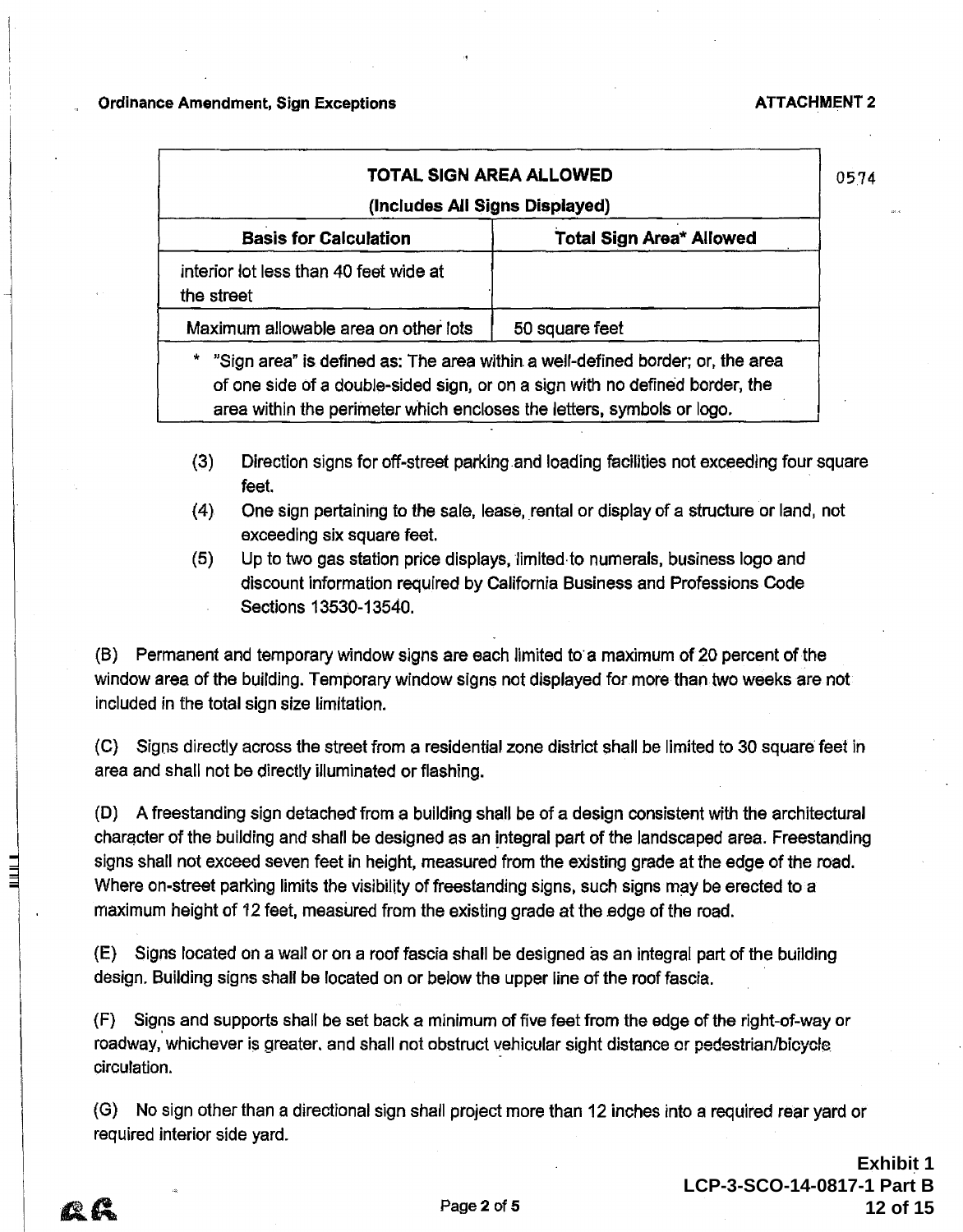#### Ordinance Amendment, Sign Exceptions and ATTACHMENT 2

0575

(H) Visibility of signs within scenic corridors shall be minimized by the use of appropriate material, size, location, and orientation. No illuminated signs shall be permitted within a scenic corridor.

(I) Where sign lighting is permitted, only indirect illumination or low-intensity interior illumination shall be used. It is preferred that lighted signs be designed with light-colored translucent letters and logos, on a semi-opaque dark background. Any permitted sign lighting shall be unobtrusive to adjacent properties and any glare shall be directed onto the site.

· (J) Moving signs, flags, banners, sandwich board signs or flashing signs shall not be permitted.

(K) Shopping Centers.

(1) A sign program shall be developed for any shopping center or any group of business uses with shared sign facilities. The program shall include a name sign containing the name of the center, a directory sign either separate or combined with the name sign, and one small pedestrian-oriented sign for each shop. The sign program shall specify sign designs, dimensions, materials, colors, lighting, if any, and placement:

 $(2)$  The total area of the center's name sign(s) and directory sign shall not exceed 50 square. feet. The area of each individual shop sign shall not exceed one-half square foot per foot of building width measured across the front of the building, and shall not exceed a maximum of 18 square feet, whichever is smaller. [Ord. 4346 § 33, 1994; Ord. 3432 § 1, 1983].

#### SECTION Ill

The Santa Cruz County Code is hereby amended by adding Section 13.10.587 to be entitled "Sign Exceptions," to read as follows:

#### 13.10.587 Sign Exceptions.

(A) In any district, exceptions to any applicable ordinance standards for a sign, sign program, temporary sign or directional sign may be considered for approval where warranted by site-specific circumstances such as restricted visibility, distance from thoroughfare, location on a comer, unusually large structure, or historic preservation concerns.

- (B) Sign exceptions shall meet the following criteria:
	- (1) The exception shall vary from sign standards in the Santa Cruz County Code only to the extent necessary and appropriate to address site-specific circumstances.
	- (2) The signage is architecturally and aesthetically compatibie with the surrounding neighborhood, environmental setting and associated buildings; does not create or contribute to visual clutter, does not adversely impact coastal visual resources, is consistent with the Local Coastal Program, and, if lighted, avoids undue incidental illumination away from the signage.

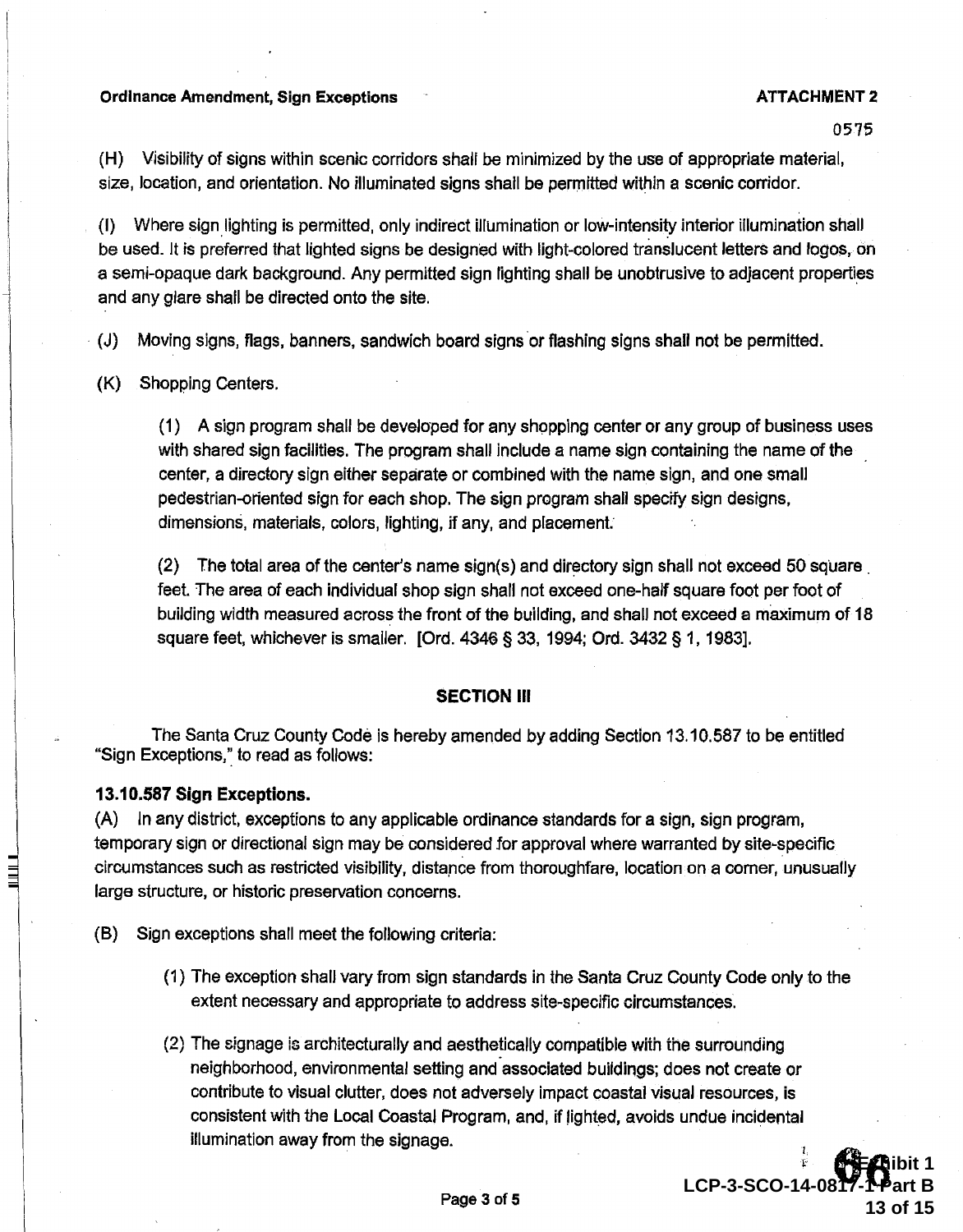#### Ordinance Amendment, Sign Exceptions ATIACHMENT 2

- (3) If the exception proposes illumination of a sign visible from a scenic road, the sign shall be only for state and county directional and information signs or for a sign situated within a commercial or visitor serving area.
- (C) Processing of sign exceptions
	- (1) A sign exception shall be processed as an Administrative Permit with public notice, in accordance with noticing and appeal procedures set forth in Chapter 18, except that the following proposals shall require a public hearing by the Zoning Administrator:
		- {a) Any proposed exception to establish more than three business I identification signs, or more than three small. pedestrian-oriented business I identification signs, or any combination of general and pedestrian-oriented business / identification signs exceeding four.
		- (b) Any proposed exception that would exceed by more than 50 square feet either the ·maximum aggregate sign area established by 13.10.581(A) or the maximum area for directory signs established by  $13.10.581(K)(2)$ .

#### SECTION IV

Subsection (a) of Subsection (1) of Subdivision (F) of Section 13.11.072 is hereby amended to read as follows:

(a) A!l requirements relating to signs set forth in SCCC Sections 13.10.580 through 13.10.587 shall be met.

#### SECTION V

This Ordinance shall take effect upon final certification by the California Coastal Commission.

PASSED AND ADOPTED this  $14th$  day of  $\Delta\text{pril}$  , 2015, by the Board of Supervisors of the County of Santa Cruz by the following vote:

| AYES: | SUPERVISORS Friend, Leopold, Coonerty, McPherson, Caput |  |  |  |
|-------|---------------------------------------------------------|--|--|--|
|       | NOES: SUPERVISORS None                                  |  |  |  |
|       | ABSENT: SUPERVISORS None                                |  |  |  |
|       | ABSTAIN: SUPERVISORS None                               |  |  |  |

GREG CAPUT

山山

Chairperson, Board of Supervisors

**Exhibit 1 LCP-3-SCO-14-0817-1 Part B 14 of 15**

0576